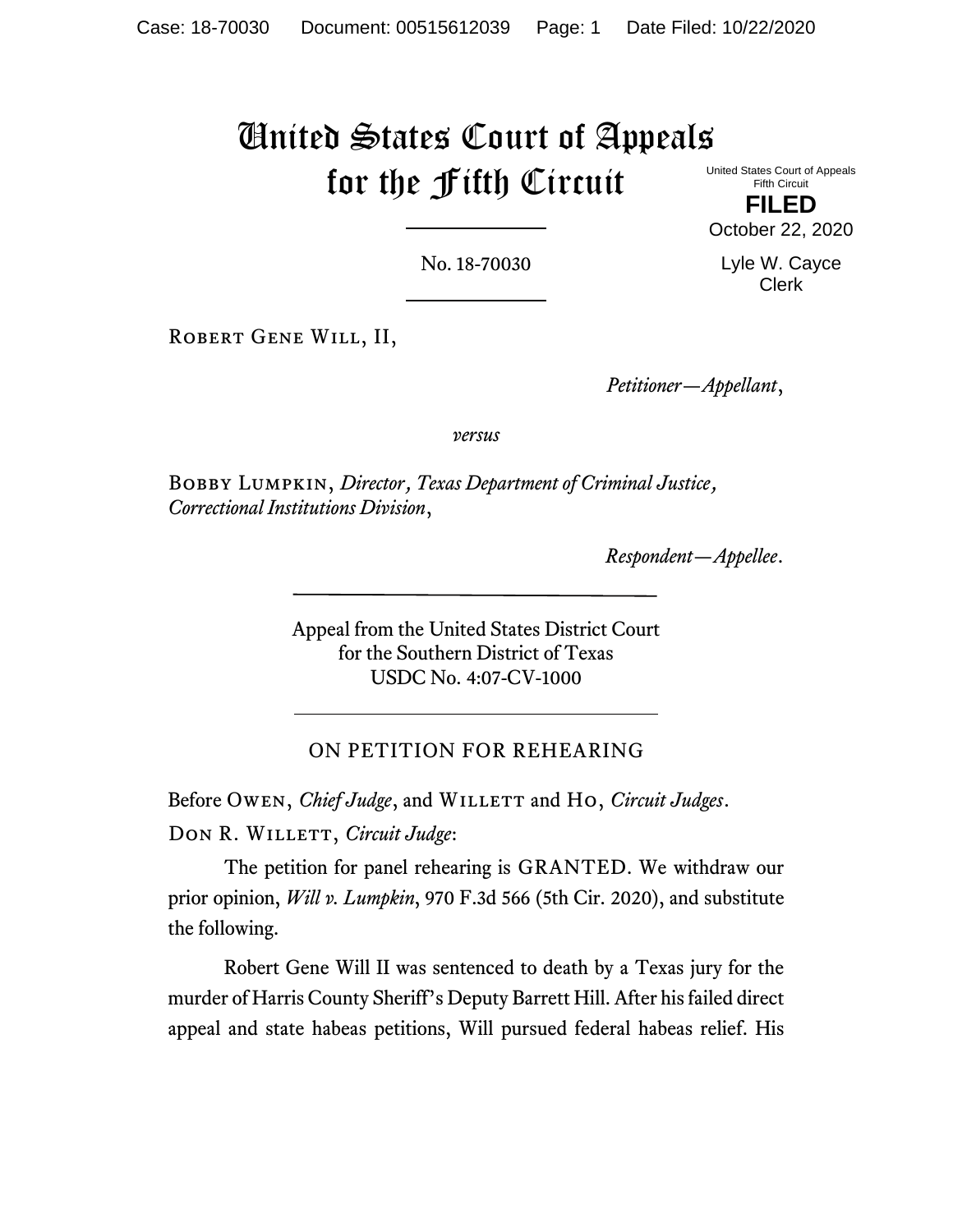claims for ineffective assistance of counsel and inherent trial prejudice were denied—the former as procedurally defaulted and the latter on the merits. Will attempted to contest the procedural-default holding through a Rule 60(b) motion, but the district court concluded that it lacked jurisdiction because the motion constituted a successive habeas petition. We agree that Will's Rule 60(b) motion was a successive habeas petition, and we affirm the district court. We also affirm the denial of Will's inherent-prejudice claim, as Will fails to overcome the arduous standard of review in the Anti-Terrorism and Effective Death Penalty Act.

I

Will was found guilty of capital murder in Texas state court and sentenced to death.<sup>[1](#page-1-0)</sup> Will appealed directly to the Texas Court of Criminal Appeals, arguing that the presence of uniformed officers in the courtroom impermissibly prejudiced the jury, but the court disagreed. [2](#page-1-1) Will then filed a state habeas petition with the same court on the same grounds. The CCA reached the same conclusion and denied relief. [3](#page-1-2)

Will then filed a federal habeas petition, maintaining his argument about impermissible trial prejudice and adding an argument based on ineffective assistance of trial counsel (and one based on actual innocence claim, not pursued in this appeal). [4](#page-1-3) The district court stayed Will's federal

<span id="page-1-0"></span><sup>1</sup> For full treatment of Will's previous proceedings, see *Will v. Thaler*, No. H-07- CV-1000, 2010 WL 2179680, at \*1–6 (S.D. Tex. May 25, 2010).

<span id="page-1-1"></span><sup>2</sup> *Will v. State*, No. 74,306, 2004 WL 3093238, at \*4 (Tex. Crim. App. April 21, 2004) (unpublished).

<span id="page-1-2"></span><sup>&</sup>lt;sup>3</sup> *Ex parte Will*, No. 63,590-01, 2006 WL 832456, at \*1 (Tex. Crim. App. March 29, 2006) (per curiam) (unpublished).

<span id="page-1-3"></span><sup>4</sup> We note that Will's state habeas counsel had Parkinson's disease at the time he filed this petition. A reviewing doctor testified that "it is probable that [counsel] was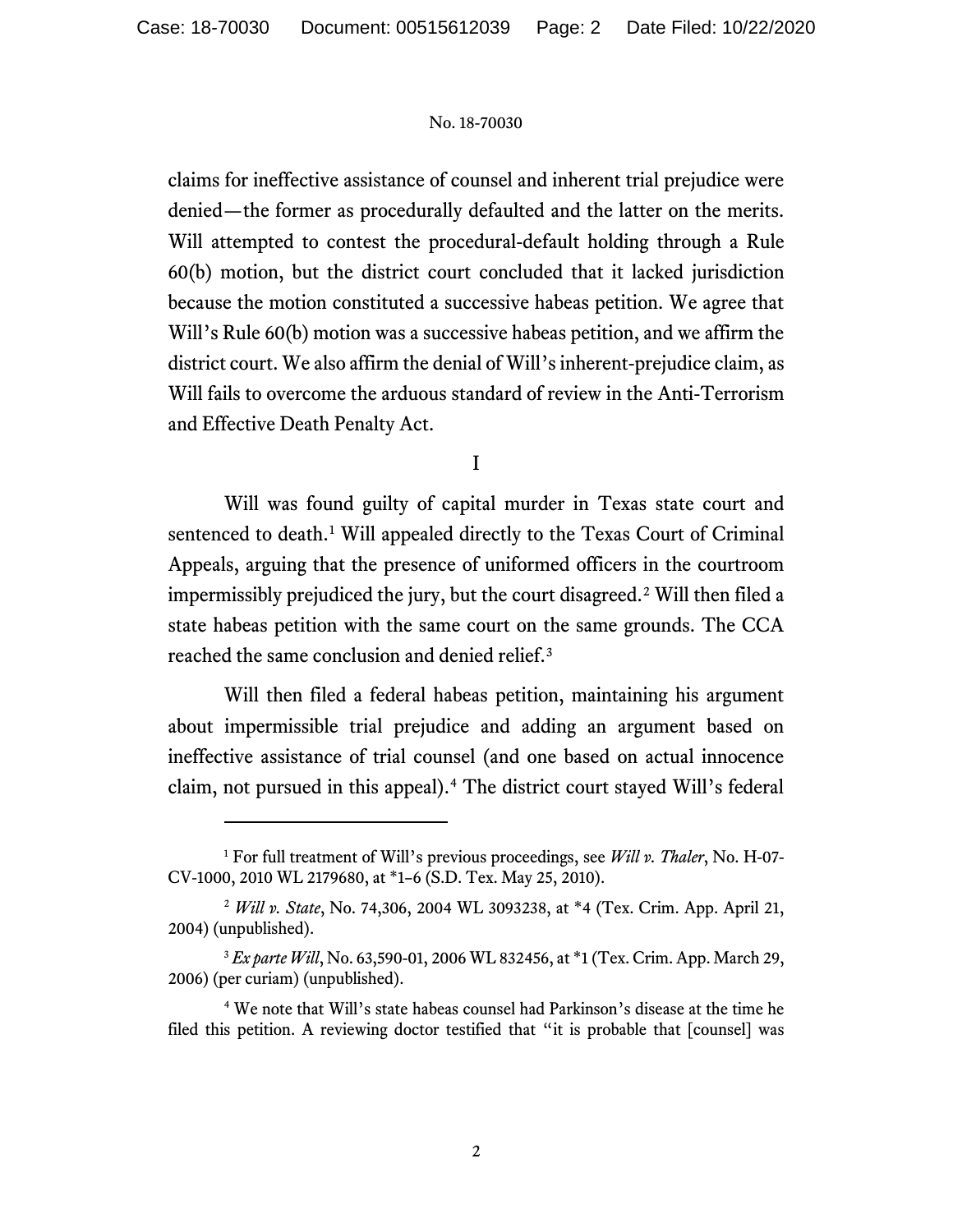proceedings so he could exhaust the new claims in state court. Will filed a second state habeas petition raising the new claims, which the CCA denied on procedural grounds.

Back in federal court, the district court denied Will's petition because (1) the IATC claim was procedurally defaulted and failed on its merits regardless, and (2) the state court did not err in denying the trial-prejudice claim on the merits.<sup>[5](#page-2-0)</sup>

Will filed a Rule 59 motion for a new trial and to alter the district court's judgment; this motion was denied. Will then filed a Rule 60(b) motion for relief from the district court's judgment. The motion focused on the ineffective assistance of both his trial counsel and state habeas counsel, urging that the latter should excuse the procedural default of his claim about the former. The district court found, however, that Will's Rule 60(b) motion challenging the procedural-default ruling necessarily implied a challenge to the merits ruling, meaning that the motion was a successive habeas petition. Accordingly, the court denied it for lack of jurisdiction.<sup>[6](#page-2-1)</sup> Will appealed this denial to us.<sup>[7](#page-2-2)</sup>

But, before we could rule, the Supreme Court decided *Martinez v. Ryan*, holding that "[i]nadequate assistance of counsel at initial-review

mentally impaired by the affects [] of Parkinson's disease to the degree that it made him unfit to serve in the capacity as habeas counsel for a capital appeal."

<sup>5</sup> *Will*, 2010 WL 2179680, at \*14–24.

<span id="page-2-1"></span><span id="page-2-0"></span><sup>6</sup> *Will v. Thaler*, No. CIV.A. H-07-1000, 2012 WL 948409, at \*2 (S.D. Tex. Mar. 19, 2012), *order clarified sub nom. Will v. Davis*, No. H-07-CV-1000, 2018 WL 4621170 (S.D. Tex. Sept. 26, 2018).

<span id="page-2-2"></span><sup>7</sup> *Will v. Davis*, No. H-07-CV-1000, 2018 WL 4621170, at \*1 (S.D. Tex. Sept. 26, 2018).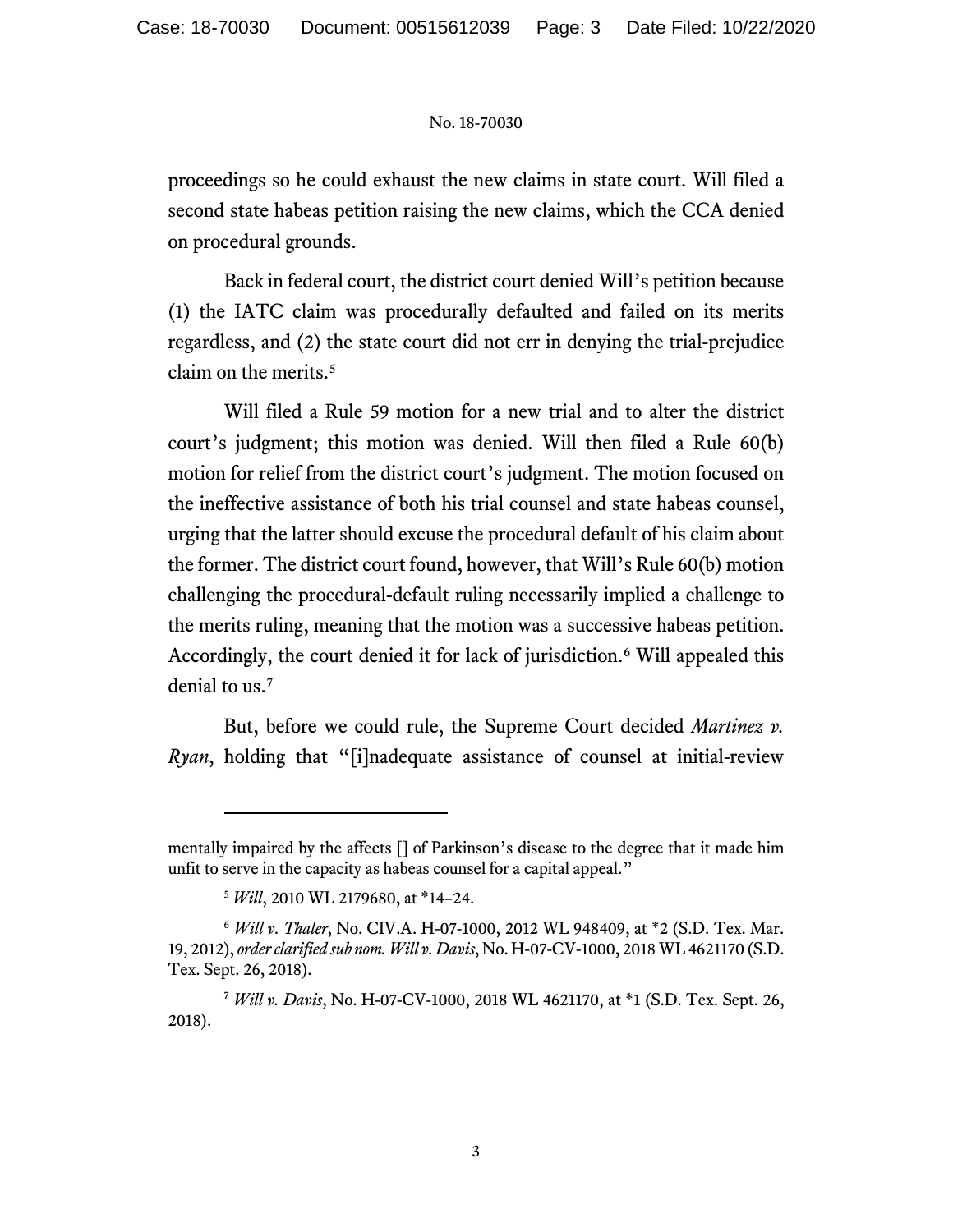collateral proceedings may establish cause for a prisoner's procedural default of a claim of ineffective assistance at trial."[8](#page-3-0) So we remanded Will's appeal to the district court for (1) reconsideration of the Rule 60(b) motion dismissal in light of this new precedent, and (2) clarification on whether a certificate of appealability should issue on Will's claims.

The district court again denied Will's Rule 60(b) motion, reasoning that, regardless of *Martinez*, it "is a successive habeas petition which the [c]ourt has no jurisdiction to consider under [AEDPA]."[9](#page-3-1) But it also granted Will a COA on two issues: his dismissed Rule 60(b) motion and his denied trial-prejudice claim.[10](#page-3-2) Will pursues these claims now, arguing that (1) the Rule 60(b) motion is not an impermissible successive habeas petition because it only attacked the "integrity of the [underlying] federal habeas proceeding," and (2) he should be granted habeas relief from the adverse trial-prejudice ruling because the CCA misapplied clearly established federal law or its holding was based on unreasonable factual determinations.

# II

As to Will's first argument, we review de novo "[t]he district court's determination that a purported Rule 60(b) motion constitutes a successive § 2254 habeas petition."<sup>[11](#page-3-3)</sup>

<span id="page-3-1"></span><span id="page-3-0"></span><sup>8</sup> 566 U.S. 1, 9 (2012). A year later *Trevino v. Thaler* came down, applying the *Martinez* rule to cases from Texas state courts. 569 U.S. 413, 417 (2013).

<sup>9</sup> *Will*, 2018 WL 4621170, at \*1.

<sup>10</sup> *Id*. at \*3.

<span id="page-3-3"></span><span id="page-3-2"></span><sup>11</sup> *Gilkers v. Vannoy*, 904 F.3d 336, 342 (5th Cir. 2018), *cert. denied*, 139 S. Ct. 1192 (2019).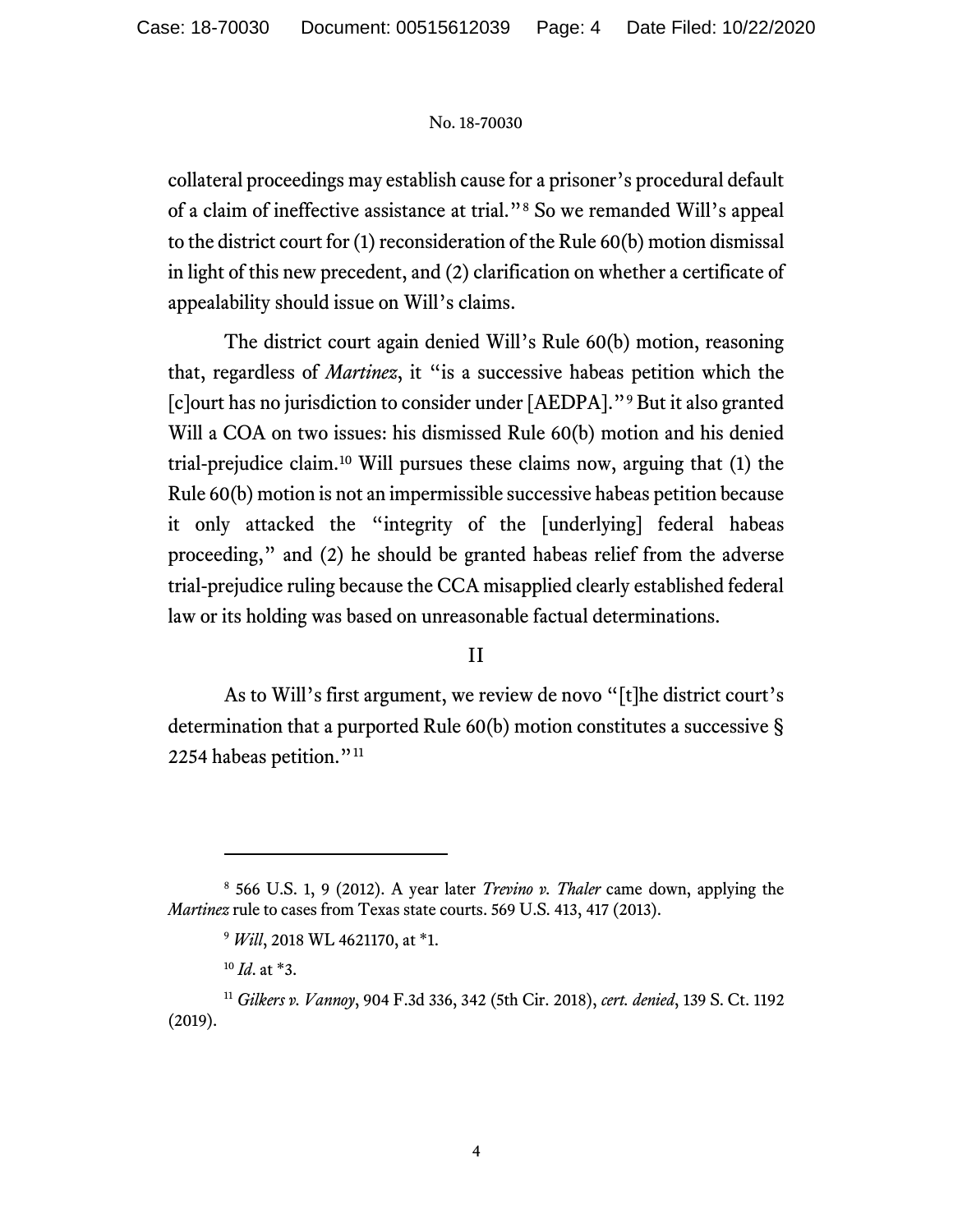As to Will's second argument, our review of the CCA's trial-prejudice decision is narrow: we only consider whether the decision was "contrary to, or an unreasonable application of, clearly established Federal law" or "based on an unreasonable determination of the facts in light of the evidence presented in the State court proceeding."[12](#page-4-0)

# III

# A

Will proceeds under our statutorily prescribed and exactingly applied habeas framework. Normally, "Rule 60(b) allows a party to seek relief from a final judgment, and request reopening of his case, under" extraordinary circumstances.[13](#page-4-1) But in the habeas context, Will's Rule 60(b) motion runs headlong into AEDPA's restriction on successive habeas applications. Why? Because we—the federal judiciary—are concerned that petitioners will use Rule 60(b) motions to subvert the statutory framework and get an impermissible second look at their denied habeas claims.[14](#page-4-2) So, we must ask, was Will's Rule 60(b) motion actually an impermissible successive habeas

<sup>12</sup> 28 U.S.C. § 2254(d).

<sup>13</sup> *Gonzalez v. Crosby*, 545 U.S. 524, 528 (2005).

<span id="page-4-2"></span><span id="page-4-1"></span><span id="page-4-0"></span><sup>&</sup>lt;sup>14</sup> Gilkers, 904 F.3d at 343 ("To ensure that habeas petitioners do not circumvent these statutory requirements by filing Rule 60(b) motions that are the functional equivalent of unauthorized successive § 2254 petitions, the Supreme Court set forth several guidelines . . . for determining the circumstances under which a district court may properly consider a Rule 60(b) motion in a § 2254 habeas proceeding."); *Gonzalez*, 545 U.S. at 532 ("[A]lleging that the court erred in denying habeas relief on the merits is effectively indistinguishable from alleging that the movant is, under the substantive provisions of the statutes, entitled to habeas relief."); *see also Leal Garcia v. Quarterman*, 573 F.3d 214, 220 (5th Cir. 2009) (stating that AEDPA serves as a "gate-keeper by preventing the repeated filing of habeas petitions that attack the prisoner's underlying conviction").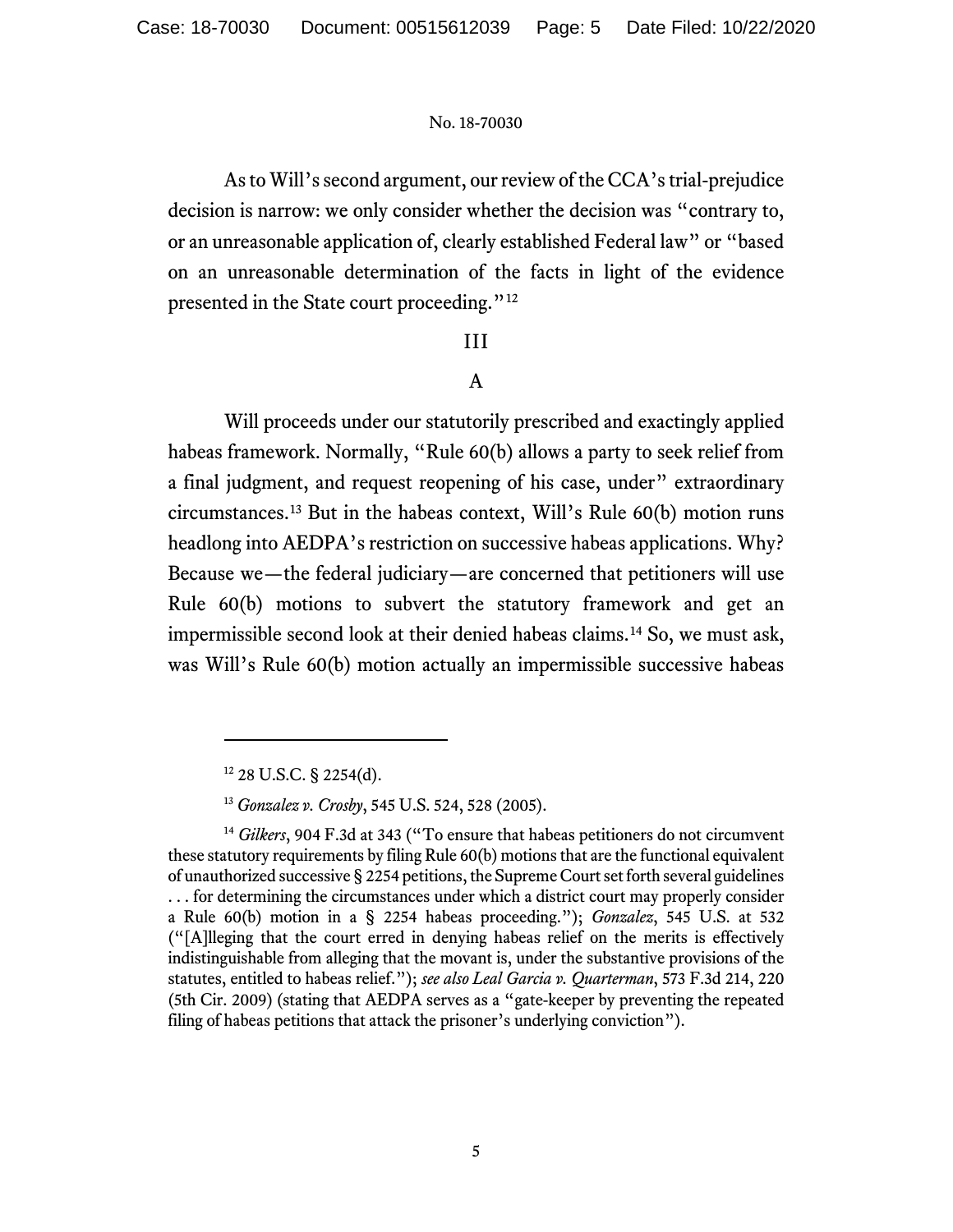petition in disguise? The answer: yes, *if* his Rule 60(b) motion contains one or more previously presented habeas claims. [15](#page-5-0)

A habeas claim "is an asserted federal basis for relief from a state court's judgment of conviction."[16](#page-5-1) "In most cases, determining whether a Rule 60(b) motion advances one or more 'claims' will be relatively simple": the motion advances a claim "if it attacks the federal court's previous resolution of a claim *on the merits*."[17](#page-5-2) But, as we said in *Gilkers*, "there are two circumstances in which a district court may properly consider a Rule 60(b) motion in a § 2254 proceeding: (1) the motion attacks a 'defect in the integrity of the federal habeas proceeding' or (2) the motion attacks a procedural ruling that precluded a merits determination."[18](#page-5-3) "If the purported Rule 60(b) motion satisfies one of these circumstances," the motion does not present a habeas claim, and "the district court may then properly consider [it] under Rule 60(b)."[19](#page-5-4)

This means that we must assess two of the district court's orders: the order denying Will's Rule 60(b) motion challenging the denial of habeas relief, plus the denial of habeas relief itself. [20](#page-5-5)

<span id="page-5-5"></span><sup>20</sup> *Will*, 2018 WL 4621170, at \*1, \*14–18.

<span id="page-5-1"></span><span id="page-5-0"></span><sup>&</sup>lt;sup>15</sup> *Gonzalez*, 545 U.S. at 530 (stating that § 2254's successive petition bar only applies to a petitioner's Rule 60(b) motion if it is an "application for habeas relief"; a motion applies for habeas relief if it "contains one or more 'claims'" (citations omitted)); *Williams v. Thaler*, 602 F.3d 291, 301 (5th Cir. 2010) ("AEDPA instructs us to dismiss any claim presented in a second or successive petition if a petitioner presented the claim in a previous application." (citation omitted)).

<span id="page-5-2"></span><sup>16</sup> *Gonzalez*, 545 U.S. at 531.

<sup>17</sup> *Id*. at 532.

<span id="page-5-3"></span><sup>18</sup> 904 F.3d at 344.

<span id="page-5-4"></span><sup>19</sup> *Id*. (citation omitted).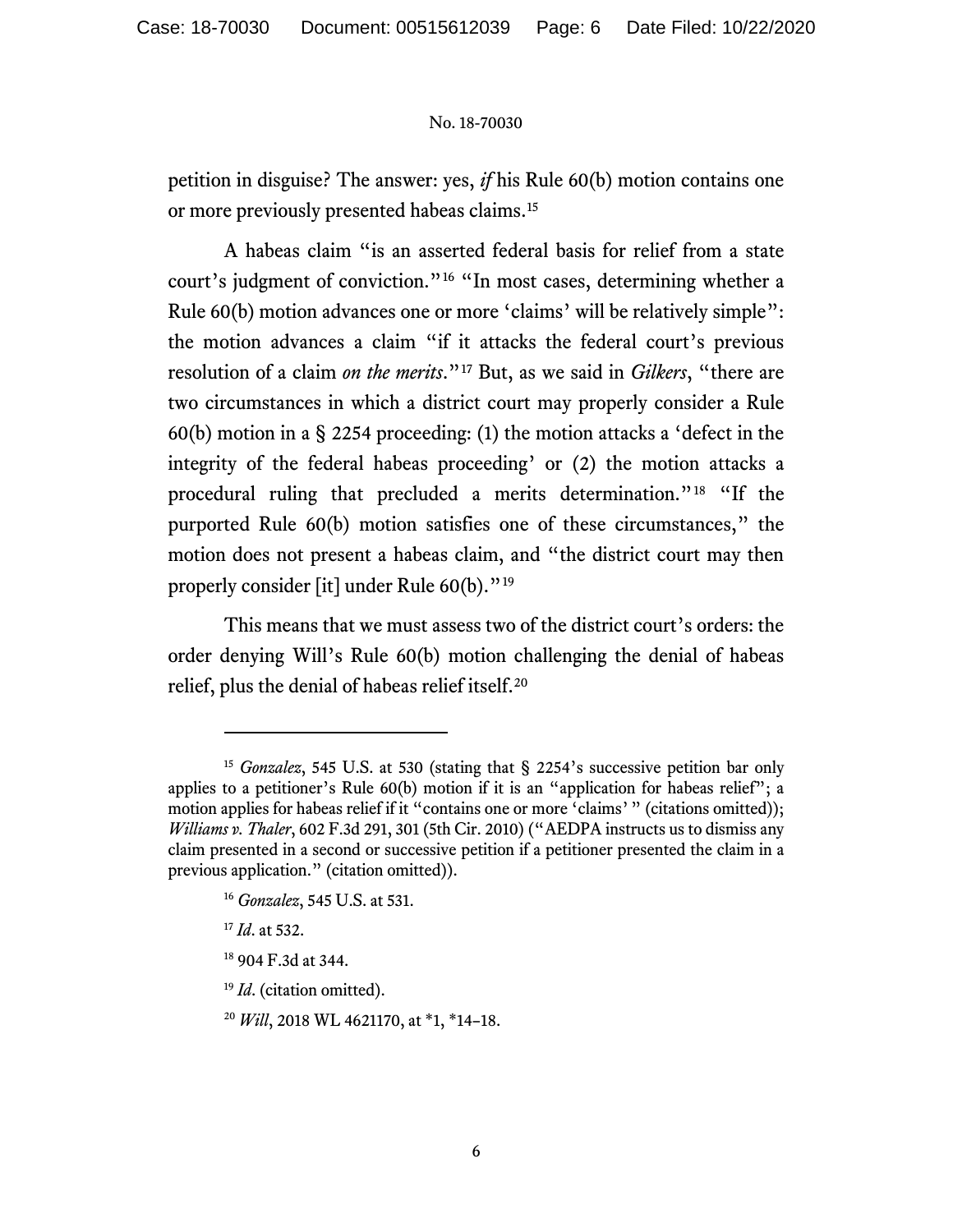Will's Rule 60(b) motion attempted to request relief only on the grounds that the district court had erroneously concluded that his IATC claim was procedurally defaulted (procedural default being a proper 60(b) topic, such a request might dodge § 2244's jurisdictional bar on second or successive habeas petitions). But the district court ascertained that a review of the procedural-default conclusion in this case would be fruitless without a review of the order's other conclusion—that, alternatively, the IATC claim failed on the merits. And a review of the merits would constitute a second or successive habeas petition, beyond the purview of Rule 60(b), and beyond the district court's jurisdiction under § 2244. [21](#page-6-0) The district court therefore denied Will's motion as "a successive habeas petition which the [c]ourt has no jurisdiction to consider under AEDPA."<sup>[22](#page-6-1)</sup>

On appeal, Will's briefing predominantly tracks the first circumstance *Gilkers* discussed, *Gonzalez*'s "defect in integrity" prong. Because of the erroneous procedural-default ruling, he argues, the court only briefly addressed the merits of Will's IATC claim instead of giving it full substantive treatment. Thus, Will argues, his Rule 60(b) motion's "attack on the district court's decisionmaking process was procedural," not merits based, [and] his [] motion is [therefore] not a successive petition." The State disagrees: Will's motion impermissibly attacked "the federal court's previous resolution of a claim on the merits" no matter how you frame it.

<span id="page-6-1"></span><span id="page-6-0"></span><sup>&</sup>lt;sup>21</sup> *Will*, 2010 WL 2179680, at \*18 ("Even if this Court could consider the substance of Will's ineffective-assistance claim, he has not shown *Strickland* prejudice. The Court alternatively denies his *Strickland* claim on the merits."); *Will*, 2018 WL 4621170 ("[T]he Court alternatively ruled on the merits of the claims in Will's federal petition.").

<sup>22</sup> *Will*, 2018 WL 4621170, at \*1–3.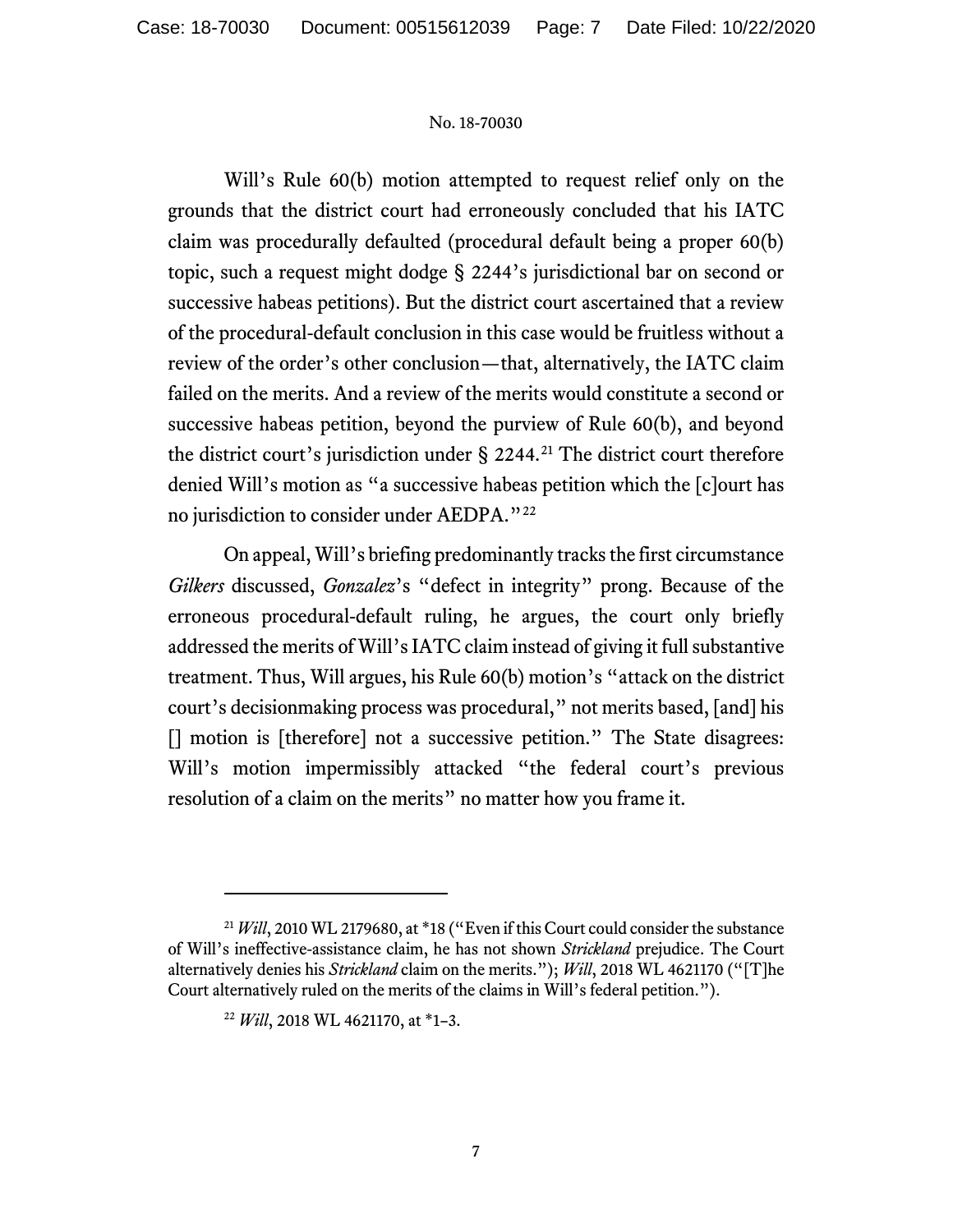Will's "defect in integrity" argument is unavailing: The merits analysis was four pages long and analytically robust. [23](#page-7-0)

The closer question is the second circumstance *Gilkers* discussed, whether Will's motion attacks a procedural ruling that precluded a merits determination.[24](#page-7-1) Here, the district court disposed of Will's IATC claim on procedural-default grounds, a procedural ruling; but it also reasoned, in the alternative, that Will's IATC claim failed on the merits.[25](#page-7-2)

The crux of our inquiry is simple—is a merits analysis *in the alternative* a merits *determination*? If so, the district court's procedural disposition did not preclude a merits determination and, in turn, Will's Rule 60(b) motion presents a habeas claim. Because we hold that a full merits analysis in the alternative is a merits determination, the court's procedural disposition did not "preclude[] a merits determination."[26](#page-7-3) Therefore, Will's Rule 60(b) motion—attacking a procedural ruling paired with a merits determination in the alternative—is a successive habeas petition that we lack jurisdiction to consider.

Consider *Gonzalez*. In that seminal case, Justice Scalia reasoned that a motion only presents a habeas claim if, among other things, the motion

<sup>23</sup> *See, e.g.*, *Will*, 2010 WL 2179680, at \*14–18.

<span id="page-7-3"></span><span id="page-7-2"></span><span id="page-7-1"></span><span id="page-7-0"></span><sup>24</sup> *Gilkers*, 904 F.3d at 344. Though Will did not focus on this argument, his comprehensive briefing presented this contention, and we review it. With multiple pages of development, record cites, and case examples, the briefing was not so cursory that Will forfeited the argument. *See Claimant ID 100217021 v. BP Expl. & Prod., Inc.*, 693 F. App'x 272, 276 n.4 (5th Cir. 2017) (citing *Cinel v. Connick*, 15 F.3d 1338, 1342–45 (5th Cir. 1994)).

<sup>25</sup> *Will*, 2010 WL 2179680, at \*14–18.

<sup>26</sup> *See Gilkers*, 904 F.3d at 344.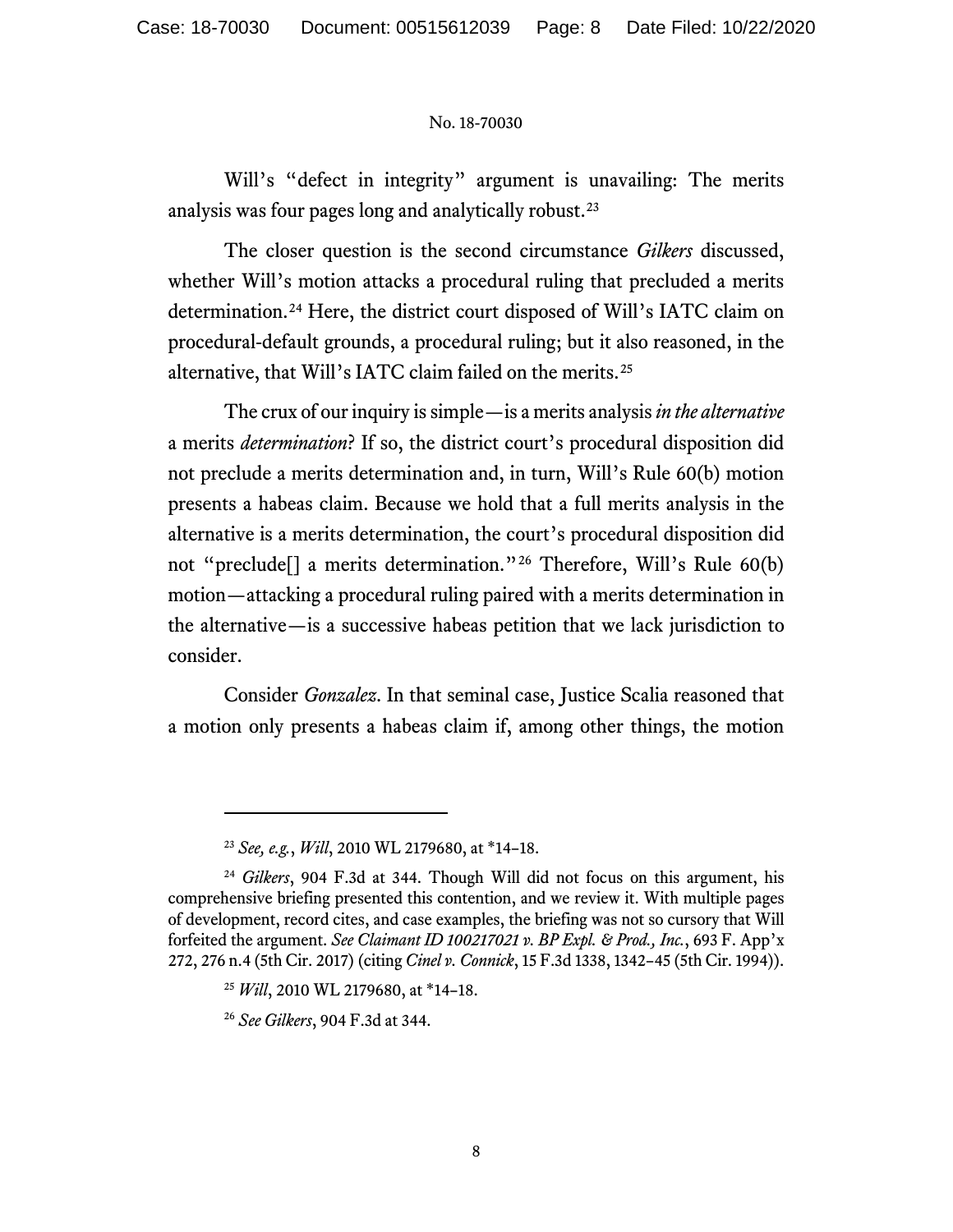"attacks the federal court's previous resolution of a claim *on the merits*."[27](#page-8-0) "[O]n the merits" means "a *determination* that there exist or do not exist grounds entitling a petitioner to habeas corpus relief."[28](#page-8-1) And a merits analysis in the alternative makes this substantive *determination*, even if such determination was not the basis for the court's holding. [29](#page-8-2) So, when a court order analyzes whether "there exist or do not exist grounds entitling a petitioner" to habeas relief—in other words, makes a merits determination—a Rule 60(b) motion contesting this order (even on procedural grounds) necessarily presents a successive habeas claim. [30](#page-8-3) After all, if a petitioner succeeds on a procedural claim, the court's merits determination in the alternative will control.<sup>[31](#page-8-4)</sup>

Here, the district court found Will's claim procedurally barred. But it went on to analyze Will's substantive contentions, "alternatively den[ying] his *Strickland* claim on the merits."<sup>[32](#page-8-5)</sup> Will filed a Rule 60(b) motion for relief from this judgment, urging that the procedural-bar ruling was erroneous. Let's assume Will's motion is granted—what happens next? The district court's alternative determination will preclude any habeas relief on the

<sup>29</sup> *Id*.

<sup>30</sup> *Id*.

<span id="page-8-5"></span><span id="page-8-4"></span><span id="page-8-3"></span><span id="page-8-2"></span><span id="page-8-1"></span><span id="page-8-0"></span><sup>31</sup> *See, e.g.*, *Gallegos-Hernandez v. United States*, 688 F.3d 190, 196 (5th Cir. 2012) (analyzing a district court's alternative holding after it overruled its primary holding); *United States v. Minjarez*, 540 F. App'x 349, 350 (5th Cir. 2013) (unpublished) (affirming a district court based on its alternative holding); *Giles v. City of Dallas*, 539 F. App'x 537, 542 (5th Cir. 2013) (unpublished) (same).

<sup>32</sup> *Will*, 2010 WL 2179680, at \*18.

 $27$  545 U.S. at 532 (emphasis in original).

<sup>28</sup> *Id*. at 531–32 n.4 (emphasis added).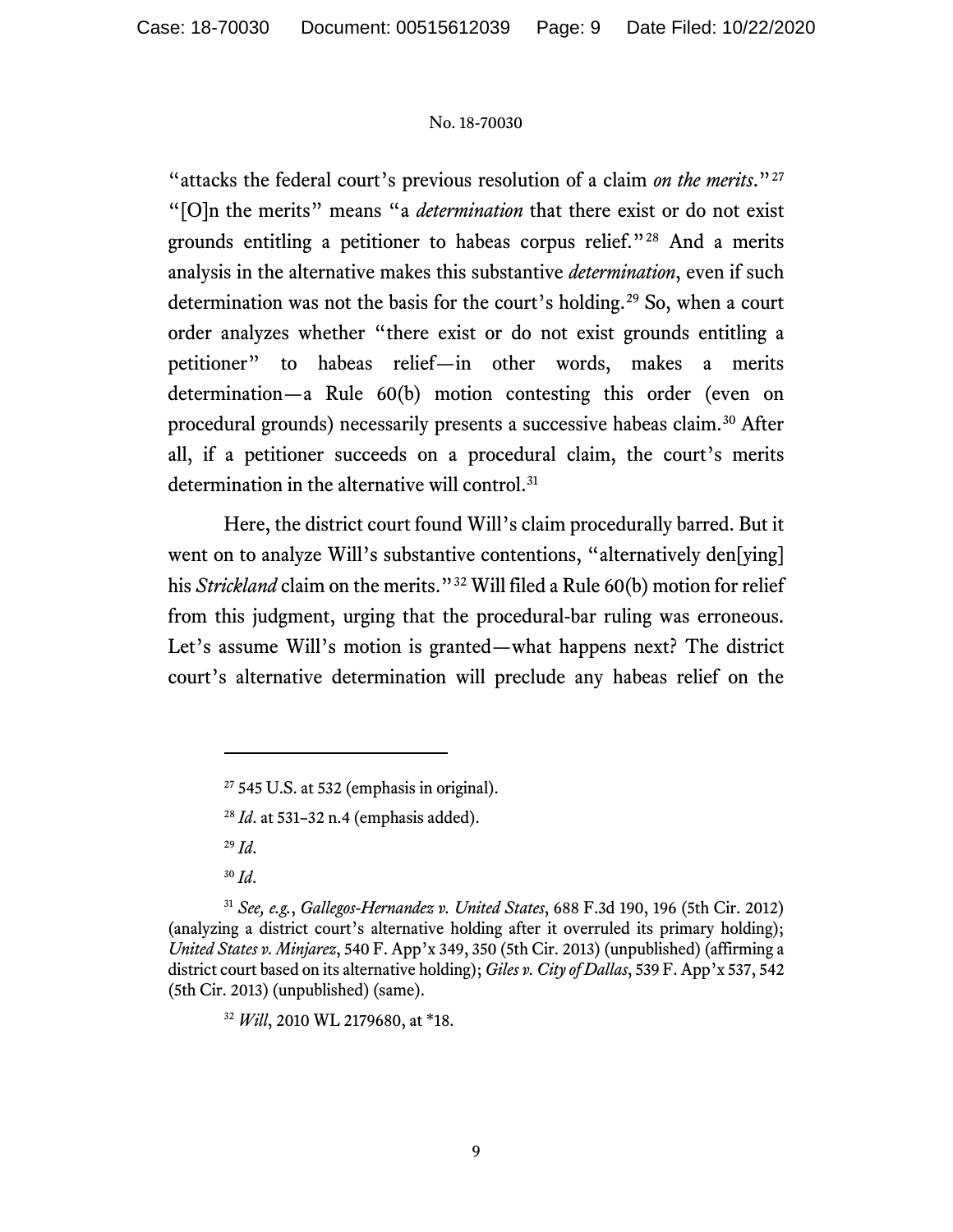merits. [33](#page-9-0) In turn, because the court made a substantive habeas ruling in the alternative, it cannot be said that Will's Rule 60(b) motion is "merely assert[ing] that a previous ruling . . . precluded a merits determination."[34](#page-9-1) The court's merits determination was not precluded; it was merely layered below a procedural disposition. Therefore, when a court order disposes of a habeas claim on procedural and, in the alternative, substantive grounds, a Rule 60(b) motion contesting this order inherently presents a successive habeas petition.

This conclusion finds support in *Gonzalez*. As we've discussed, the *Gonzalez* Court was concerned with preventing habeas petitioners from using Rule 60(b) motions to circumvent AEDPA's "successive-petition bar."[35](#page-9-2) And our ruling today respects the Court's expressed concern, recently reexpressed in *Bannister v. Davis*: "A Rule 60(b) motion . . . threatens serial habeas litigation; indeed, without rules suppressing abuse, a prisoner could bring such a motion endlessly."[36](#page-9-3) Moreover, giving due weight to a district court's alternative reasoning on the merits tracks this circuit's "rule that alternative holdings are binding precedent and not obiter dictum."[37](#page-9-4)

In sum, Will's Rule 60(b) motion—facially challenging a procedural ruling and implicitly challenging a merits determination—presents a habeas

<sup>34</sup> *Id*.

<sup>35</sup> Id.

<sup>36</sup> 140 S. Ct. 1968, 1710 (2020).

<sup>33</sup> *Gonzalez*, 545 U.S. at 532; *see also supra* note 31.

<span id="page-9-4"></span><span id="page-9-3"></span><span id="page-9-2"></span><span id="page-9-1"></span><span id="page-9-0"></span><sup>37</sup> *Texas v. United States*, 809 F.3d 134, 178 (5th Cir.), *as revised* (Nov. 25, 2015) (internal quotations omitted).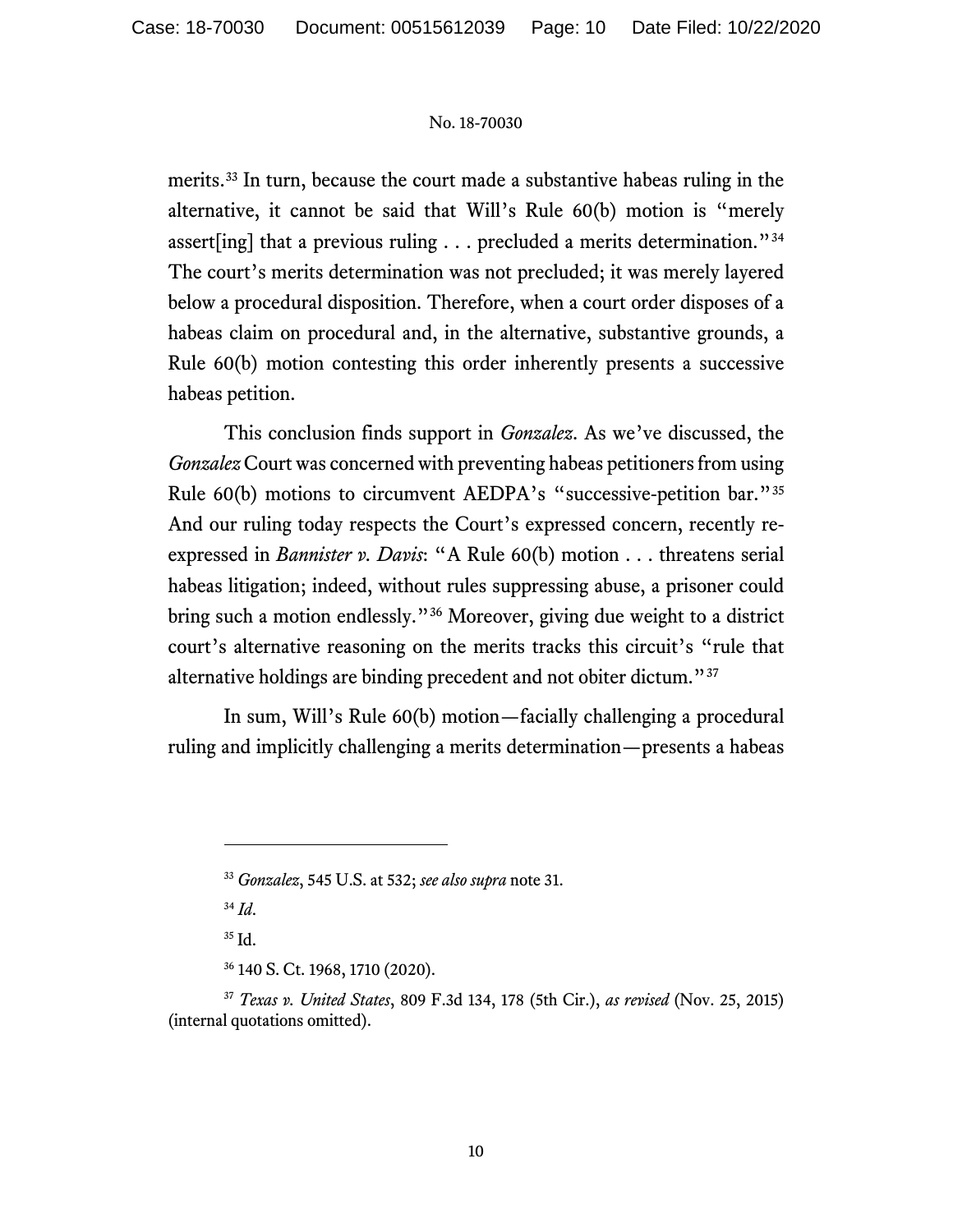claim.<sup>[38](#page-10-0)</sup> Accordingly, we affirm the district court's holding that "Will's  $60(b)$ " Motion is a successive habeas petition which the Court has no jurisdiction to consider under AEDPA."[39](#page-10-1)

## B

Will next contends the CCA's holding that "the mere presence of uniformed officers in the courtroom [did not] create[] an atmosphere that 'inherently lacked due process'" was in error; therefore, he insists, this habeas claim should have been granted.<sup>[40](#page-10-2)</sup> Because the CCA rejected Will's inherent-prejudice claim on the merits, its holding is subject to AEDPA's relitigation bar.[41](#page-10-3) Attempting to hurdle this bar, Will urges the state court's decision was an unreasonable application of clearly established Supreme Court precedent—namely *Holbrook v. Flynn*, 475 U.S. 560 (1986)—and was "based on an unreasonable determination of the facts." We disagree on both fronts.

A state court unreasonably applies clearly established Supreme Court precedent when it improperly identifies the governing legal principle,

<span id="page-10-0"></span><sup>38</sup> Will's Rule 60(b) motion also argues that the district court's proceeding was defective because it made its IATC determination "with the benefit of too little evidence" and therefore his motion presenting such evidence isn't successive. But these substantive contentions are squarely successive, and improper, under our precedent. *In re Coleman*, 768 F.3d 367, 371–72 (5th Cir. 2014) (finding that petitioner's Rule 60(b) motion, requesting relief because her counsel did not present certain evidence, was barred as a successive habeas petition).

<span id="page-10-3"></span><span id="page-10-2"></span><span id="page-10-1"></span><sup>&</sup>lt;sup>39</sup> This outcome is predicated on the comprehensive nature of the district court's substantive merits determination in the alternative. *Will*, 2010 WL 2179680, at \*14–18. Our holding today would not apply with equal force in a future case with an unduly cursory alternative merits analysis.

<sup>40</sup> *Will*, 2004 WL 3093238, at \*4 (cleaned up).

 $41 \text{ }$ § 2254(d).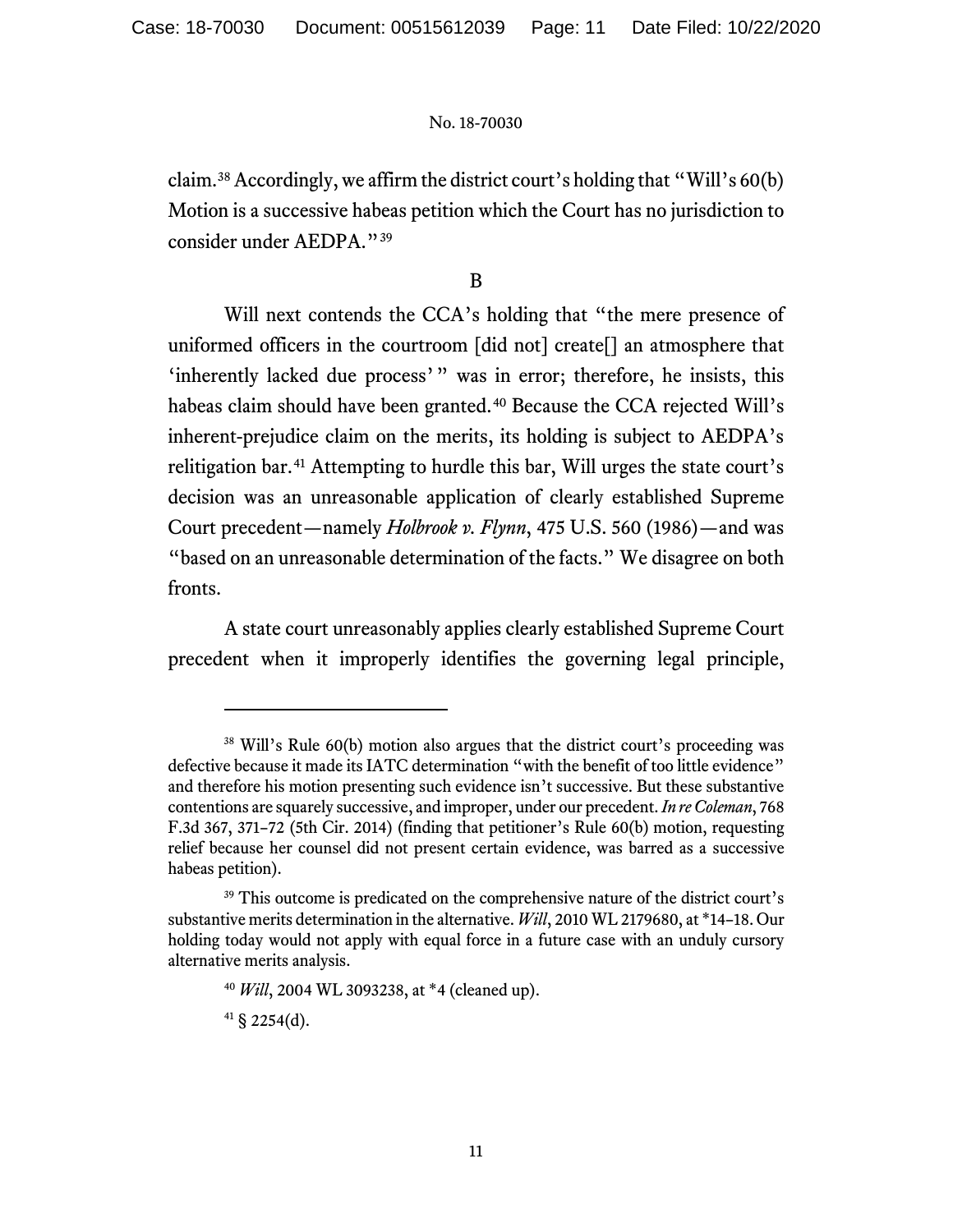unreasonably extends (or refuses to extend) a legal principle to a new context, or when it gets the principle right but "applies it unreasonably to the facts of a particular prisoner's case."[42](#page-11-0) But the Supreme Court has only clearly established precedent if it has "broken sufficient legal ground to establish an asked-for constitutional principle."[43](#page-11-1) To Will, 12–18 uniformed officers seated in the courtroom gallery near the jury inherently prejudiced him in violation of *Flynn*, and the CCA's decision otherwise was an unreasonable application of this clearly established precedent.

Will's argument is well made, but not well taken. Neither *Flynn*, nor any other Supreme Court precedent, clearly establishes when uniformed, off-duty officers in the courtroom gallery generate inherent prejudice.<sup>[44](#page-11-2)</sup> Because

<span id="page-11-0"></span><sup>42</sup> *Williams v. Taylor*, 529 U.S. 362, 407–08 (2000); *see also Harrington v. Richter*, 562 U.S. 86, 102 (2011) (stating that relitigation is only permitted "where there is no possibility fair[-]minded jurists could disagree that the state court's decision conflicts with [Supreme] Court[] precedent[]").

<span id="page-11-1"></span><sup>43</sup> *Taylor*, 529 U.S. at 380–82 ("[T]he lower federal courts cannot themselves establish such a principle."); *see, e.g.*, *Pierre v. Vannoy*, 891 F.3d 224, 228 (5th Cir.), *as revised* (June 7, 2018), *cert. denied*, 139 S. Ct. 379 (2018) ("Without a Supreme Court case holding that the State's unknowing use of false testimony violates the Due Process Clause, Pierre cannot show that the Louisiana Supreme Court unreasonably applied clearly established federal law as determined by the Supreme Court of the United States."); *Woodward v. Epps*, 580 F.3d 318, 332 (5th Cir. 2009) ("Given the lack of a clear Supreme Court holding that a defendant is entitled to independent psychiatric assistance and the different circuit interpretations of *Ake* on this point, the decision of the Mississippi Supreme Court was not 'contrary to' or an 'unreasonable application of' clearly established federal law.").

<span id="page-11-2"></span><sup>44</sup> *Flynn*, 475 U.S. at 572; *Jones v. Davis*, 890 F.3d 559, 568 (5th Cir. 2018), *cert. denied*, 139 S. Ct. 795 (2019) (finding that off-duty uniformed police officers in the gallery present "neither clearly private nor clearly state action" and noting that the Supreme Court has never considered *Flynn*'s applicability to these quasi-state spectators); *Carey v. Musladin*, 549 U.S. 70, 76 (2006) ("In contrast to state-sponsored courtroom practices, the effect on a defendant's fair-trial rights of [private spectator conduct] is an open question in our jurisprudence. This Court has never addressed a claim that such private-actor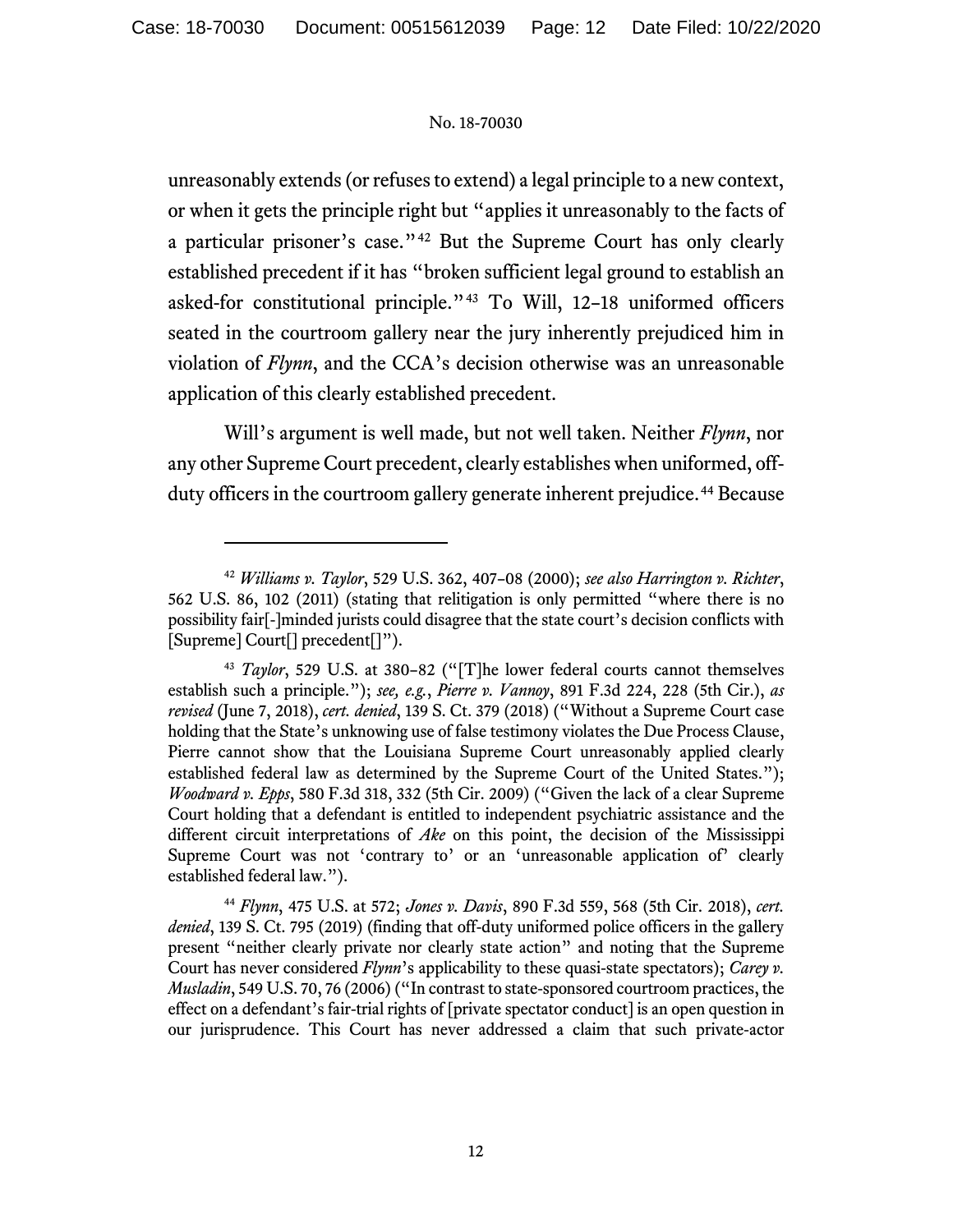this necessary predicate is not met, Will's argument is a non-starter under our deferential standard of review.[45](#page-12-0)

Next, Will admonishes that habeas relief is separately warranted because the state court's decision was based on an "unreasonable determination of the facts in light of the evidence presented in the State court proceeding."[46](#page-12-1) Will trains his sights on the CCA's "erroneous" finding that Will's case is distinguishable from *Woods v. Dugger*,<sup>[47](#page-12-2)</sup> "because, among other things, there is no evidence that any of [Will's] jurors had close ties to law enforcement."[48](#page-12-3) But the CCA's factual findings are "entitled to a

<sup>46</sup> *Taylor*, 529 U.S. at 386 (cleaned up).

<span id="page-12-2"></span><span id="page-12-1"></span><sup>47</sup> 923 F.2d 1454, 1459–60 (11th Cir. 1991) (finding that the presence of uniformed prison guards filling over half the gallery, disruptive spectators, the small juror pool, and extensive pre-trial publicity created "an unacceptable risk [of] impermissible factors coming into play").

<span id="page-12-3"></span><sup>48</sup> *Will*, 2004 WL 3093238, at \*4. Will also takes issue with the state court's assertion that "appellant objected to the officers' uniforms on only two occasions during a two and one-half week trial consisting of 12 days of testimony." But Will's issue is more with the state court's implicit finding that the lack of objections demonstrated the record was too scant to depict inherent prejudice. However, this argument is curtailed by our standard of review—it erroneously takes issue with how the state court *applied the law to the* 

courtroom conduct was so inherently prejudicial that it deprived a defendant of a fair trial.").

<span id="page-12-0"></span><sup>45</sup> Put simply, the Supreme Court has hindered Will's claim by not affirmatively "establish[ing]" the "asked-for constitutional principle." *Taylor*, 529 U.S. at 380–82; *Carey*, 549 U.S. at 76 ("Given the lack of holdings from this Court regarding the potentially prejudicial effect of [private] spectators' courtroom conduct . . . , it cannot be said that the state court 'unreasonably applied clearly established Federal law.'" (cleaned up)). In *Jones*, we acknowledged the lack of Supreme Court direction on this issue but nonetheless reviewed a similar claim on the merits, analyzing whether the "police presence intimidated the jury or disrupted the fact-finding process in any way." 890 F.3d at 571. We do not take a similar course here because our review is hemmed in by § 2254(d), as in *Carey*, 549 U.S. at 76; in contrast, *Jones*'s review was de novo. 890 F.3d at 567.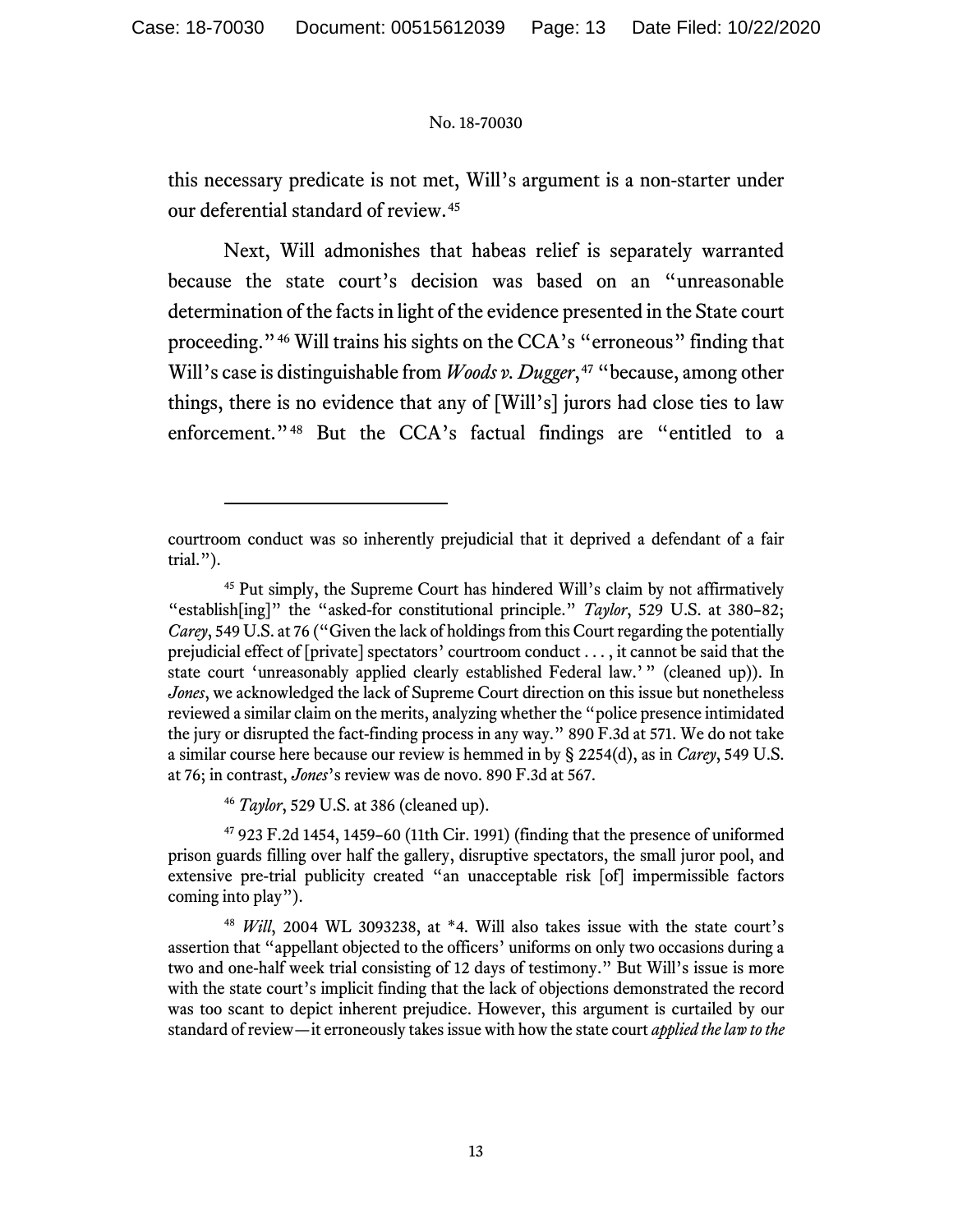presumption of correctness," and Will can only overcome that presumption "by clear and convincing evidence."<sup>[49](#page-13-0)</sup> Though Will's claim is not frivolous, we ultimately disagree—the CCA's decision wasn't *based* on an unreasonable factual determination.

We agree with Will at the outset: The CCA's conclusion that there was no evidence Will's jurors "had close ties to law enforcement" was unreasonable considering the evidence before it. The juror questionnaires and trial transcript clearly and convincingly establish that at least three jurors actually had "close ties" to police officers. But we disagree with Will's conclusion. The CCA's no-inherent-prejudice decision was not *based* on this unreasonable determination. Rather, its holding was founded on the lack of evidence of "some type of state action."[50](#page-13-1) Its citation to "no evidence" of law enforcement ties merely bolstered the conclusion it had *already* reached.[51](#page-13-2) In other words, even if the CCA had gotten this factual determination right, its conclusion wouldn't have changed. As we stated in *Jones*, whether jurors have close ties to law enforcement officers is irrelevant to an inherent-prejudice claim; such ties only move the needle for actual prejudice.[52](#page-13-3) Because the "state court's ruling on the [inherent-prejudice]

*record*, which we cannot review, rather than the reasonableness of the court's factual determinations.

<sup>49</sup> *Leal v. Dretke*, 428 F.3d 543, 548 (5th Cir. 2005).

<span id="page-13-1"></span><span id="page-13-0"></span><sup>50</sup> *Will*, 2004 WL 3093238, at \*4 ("Here, the presence of the uniformed officers in the courtroom merely showed their solidarity and support for a fellow slain officer.").

<span id="page-13-2"></span><sup>51</sup> *Id*. ("*Also*, this case is distinguishable from appellant's cited [non-binding] case of *Woods v. Dugger* because, *among other things*, there is no evidence that any of appellant's jurors had close ties to law enforcement." (emphases added)).

<span id="page-13-3"></span><sup>52</sup> *Jones*, 890 F.3d at 571 ("We note that the record does not fully support the district court's assertion that no jurors had friends of relatives who were officers; however,